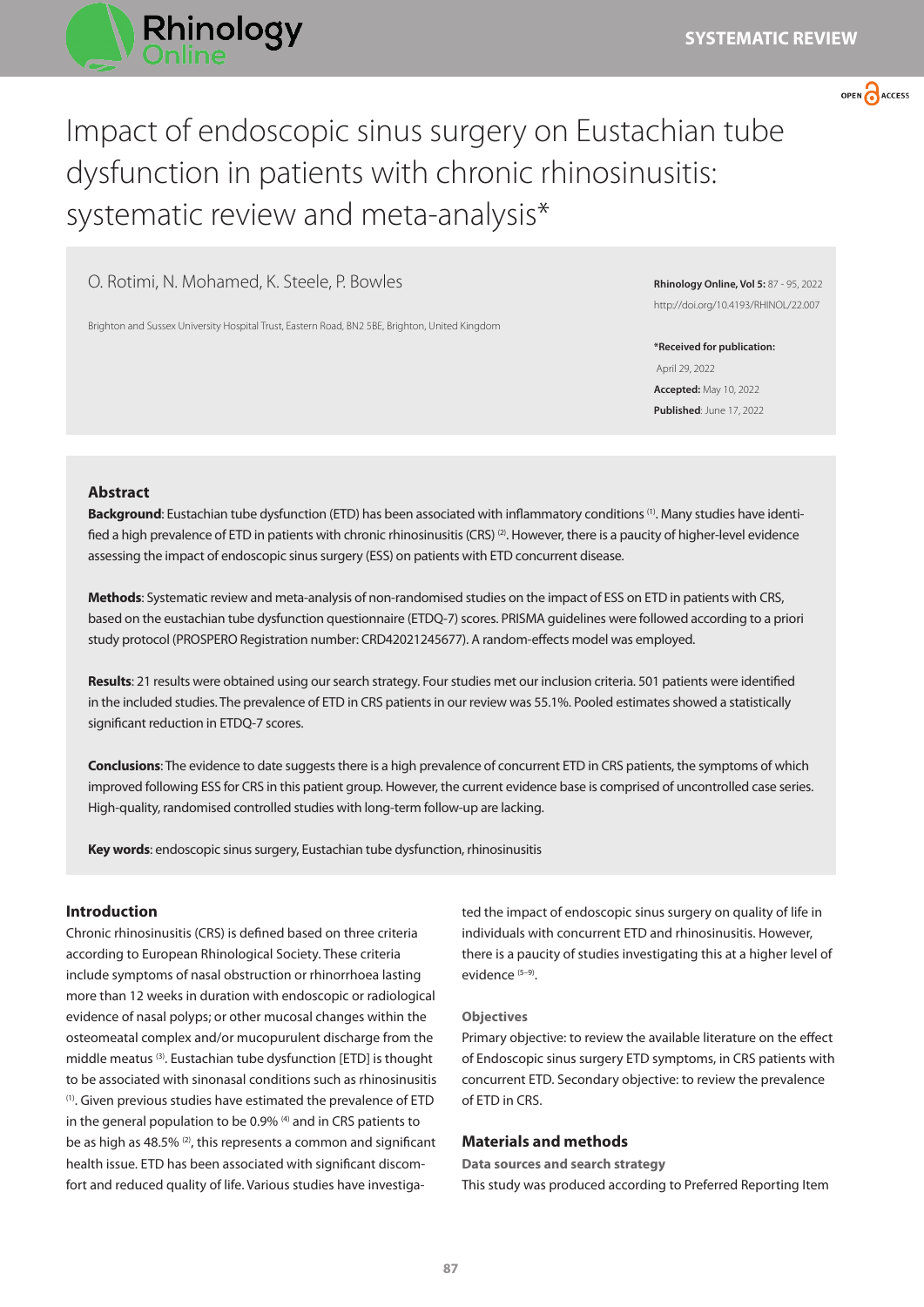#### Table 1. PICO framework for systematic review and meta-analysis.

| <b>PICO framework Description</b> |                                                                                              |
|-----------------------------------|----------------------------------------------------------------------------------------------|
| Population                        | Adult patients with concurrent eustachian tube<br>dysfunction and chronic rhinosinusitis     |
| Intervention                      | Endoscopic sinus surgery                                                                     |
| Control                           | Pre-operative controls                                                                       |
| Qutcome                           | Impact on patient reported outcomes of sino-nasal<br>symptoms [ETDQ-7 and/or SNOT-22 scores] |

for Systematic reviews and Meta-Analyses (PRISMA) guidelines (10). The a priori protocol for the review was registered in the PROSPERO database (CRD42021245677). The investigators approached the research objective using a PICO (population, intervention, control, outcome) format to devise an appropriate search strategy (Table 1, Appendix 1).

The null hypothesis is that adult patients with ETD, in the presence of CRS showed no significant difference in their severity scores of ETD symptoms following endoscopic sinus surgery compared to patients without ETD undergoing endoscopic sinus surgery.

An electronic database (Healthcare Database Advanced Search (HDAS)) (11) was used to search through seven databases comprised of MEDLINE, CINAHL, EMBASE, BNI, AMED, EMCARE and PubMed between January 2005 and March 2022. The search terms are detailed in APPENDIX 1. Other sources included in our initial literature search were 'Cochrane library' and 'NICE Evidence' for the treatment of ETD (12). All the references listed by each study were interrogated, to assess for key studies not included in our results.

#### **Patient reported outcome measures**

Eustachian Tube Dysfunction Questionnaire (ETDQ-7) is a validated disease specific instrument for dysfunction of the Eustachian tube. It consists of seven questions with responses on a seven-item Likert scale ranging from 1 (no problem) to 7 (severe problem). Total scores range from 7 to 49 with a total item score ≥ 14.5 or mean item score ≥ 2.1 suggestive of significant eustachian tube dysfunction (13).

# **Study selection and eligibility**

Study abstracts were independently screened for by two authors, to identify suitable studies for full-text review. In cases of disputes during the screening process, a third independent author scrutinised the study. Full-text articles were reviewed after screening using the same process to determine inclusion or exclusion of the study. Once each author had reviewed the articles, consensus for study inclusion was reached through discussion.

Experimental studies, including prospective case series, randomised control trials and non-randomised trials, assessing the impact of endoscopic sinus surgery on the quality of life of patients with concurrent ETD and CRS were included in the systematic review. Further inclusion criteria include studies assessing adult patients (age > 18) utilising validated patient reported outcome measures including Eustachian Tube Dysfunction Questionnaire (ETDQ-7). Descriptive studies or reviews of practice were excluded, as were studies published in a language other than English as unfortunately, resources were not available to thoroughly evaluate these articles.

# **Quality assessment**

Quality assessment of the included articles was performed using the 'National Heart, Lung and Blood Institute Quality assessment tools' (NHLBI QA tool). This is a multi-item instrument designed to assess the methodological quality and internal validity of various study types including case series (14). There is a different set of questions, between 8 and 12, for each type of study. The most appropriate QA tool was selected based on the study design of the article being assessed. Two authors independently used the tools which provide a rating of 'good', 'fair' or 'poor'. Although there is no numerical output using this tool, the authors felt it was appropriate for quality assessment because detailed guidance on each question item is provided (15). In the event of disputes of rating, consensus was achieved through discussion with a third author.

#### **Data extraction**

The following data was extracted into an Excel spreadsheet (Microsoft Excel, 2021, Version 16.54, Microsoft Corporation) from each study: country, publication date, publication journal, recruitment period, sample size, demographic characteristics, endoscopic intervention, study effect size, patient reported outcome measures and post-operative follow-up.

# **Data synthesis and meta-analysis**

Studies were pooled using the random-effects model. We used paired-data meta-analysis to compare the change in outcome measure Eustachian Tube Dysfunction Questionnaire (ETDQ-7) in each group. Standardised mean difference was calculated. Subgroup analysis was not performed in line with the a priori protocol.

Statistical analysis of the included studies was performed using the Cochrane Collaboration Review Manager (Revman version 5.4.1 software) (16). Study characteristics were summarised using descriptive statistics. Heterogeneity of study outcomes was assessed using Chi-squared test and reported using the I<sup>2</sup> statistic  $(p < 0.05)$ . I<sup>2</sup> of 25%, 50% and 75% corresponded to low, moderate and high heterogeneity among studies respectively. A forest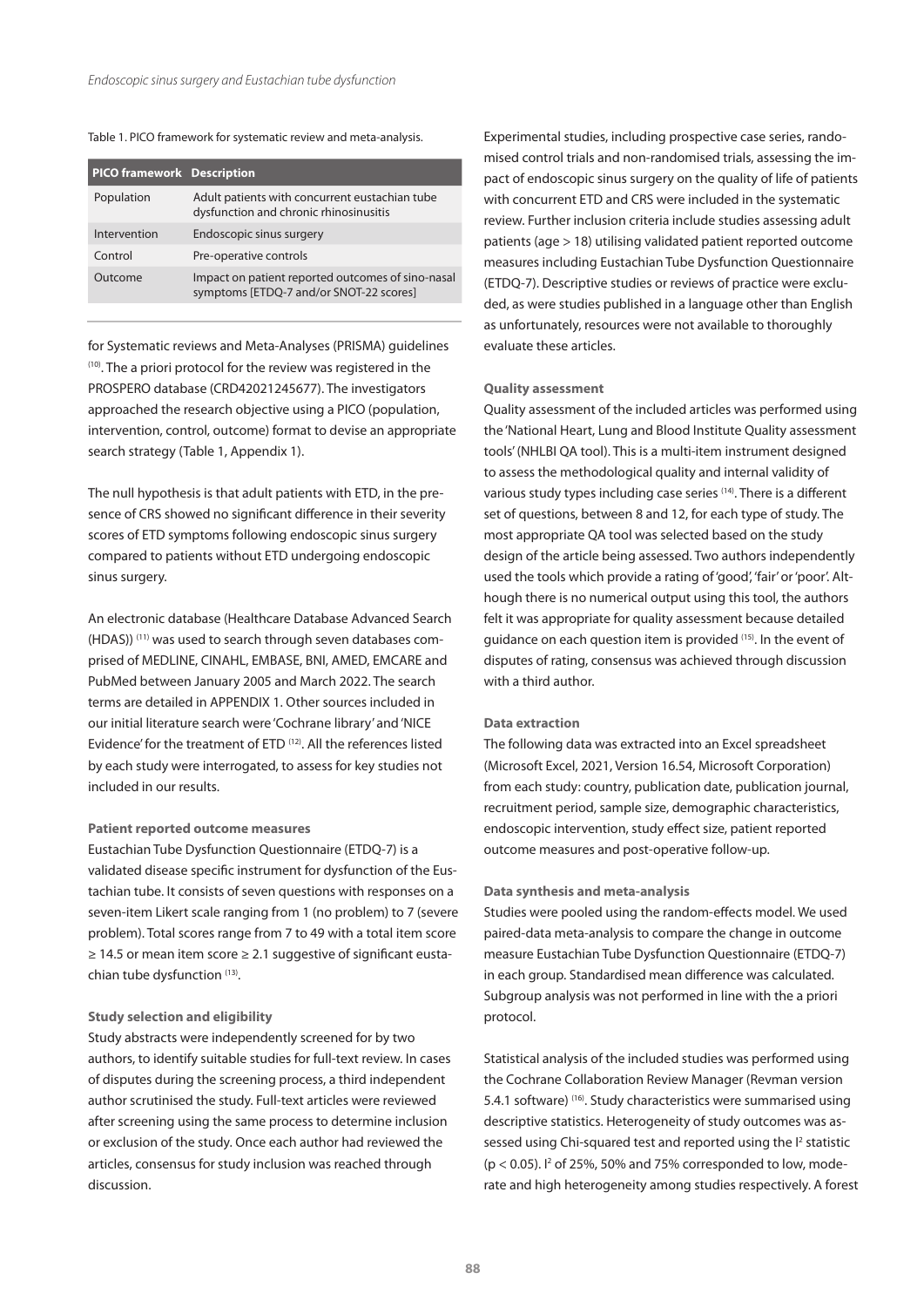## *Rotimi et al.*



Figure 2. Forest plot of included studies. Forest plot showing significant pooled estimate suggesting a significant difference between the pre-operative and post-operative sino-nasal outcomes which favour the impact of endoscopic sinus surgery.

plot was produced for quantitative group comparisons.

# **Risk of bias assessment**

Funnel plots were utilised to screen for the likelihood of significant publication bias.

# **Ethics approval**

Ethical approval was not sought as there was no involvement of human or animal participants in this study. It was assumed ethical approval was sought for all human participants of the included studies.

# **Results**

#### **Search results**

24 studies were identified via our database search strategy. 6 studies underwent full-text article review following removal of duplicates and exclusion of ineligible studies. Following fulltext review, two further studies were excluded. 4 studies were eligible and included for qualitative synthesis and meta-analysis (Figure 1). These included studies were published between 2019 and 2020 with a maximum follow up of 9 months.

Out of the 20 excluded studies, two papers were case reports and were excluded on the basis they provided no objective evidence of the impact of endoscopic sinus surgery (17,18). One retrospective case series was excluded because the outcome was purely observational data with no use of validated patient reported outcome measures (19). One study was excluded from meta-analysis after full text review and quality assessment because the outcome data of one study was not relevant for this meta-analysis<sup>(5)</sup>. The data provided was not in a format that allowed reliable comparisons to be made. One study was excluded after full text review because the data was not in a format to allow useful comparisons to be made (20). Two studies were excluded because they were systematic reviews (8,21). One study could not be retrieved for full text review and therefore was excluded (22). The remaining 12 studies were duplicates.

# **Assessment of quality and bias**

On the basis of the NHLBI quality assessment tool, two authors (KS and NM) assigned a rating of 'good,' 'fair' and 'poor' as well as a judgement whether they felt it was suitable for inclusion. In the case of disagreement, further review and discussion of the paper was undertaken until agreement reached. Overall, four of the studies included in the systematic review were given a rating of 'good' and one study was rated 'fair' (Figure 3).

Whilst Borelli et al. (5) presented a study that was rated as "good," as per the NHLBI QA tool, the results were not relevant to our research question and therefore had to be excluded from our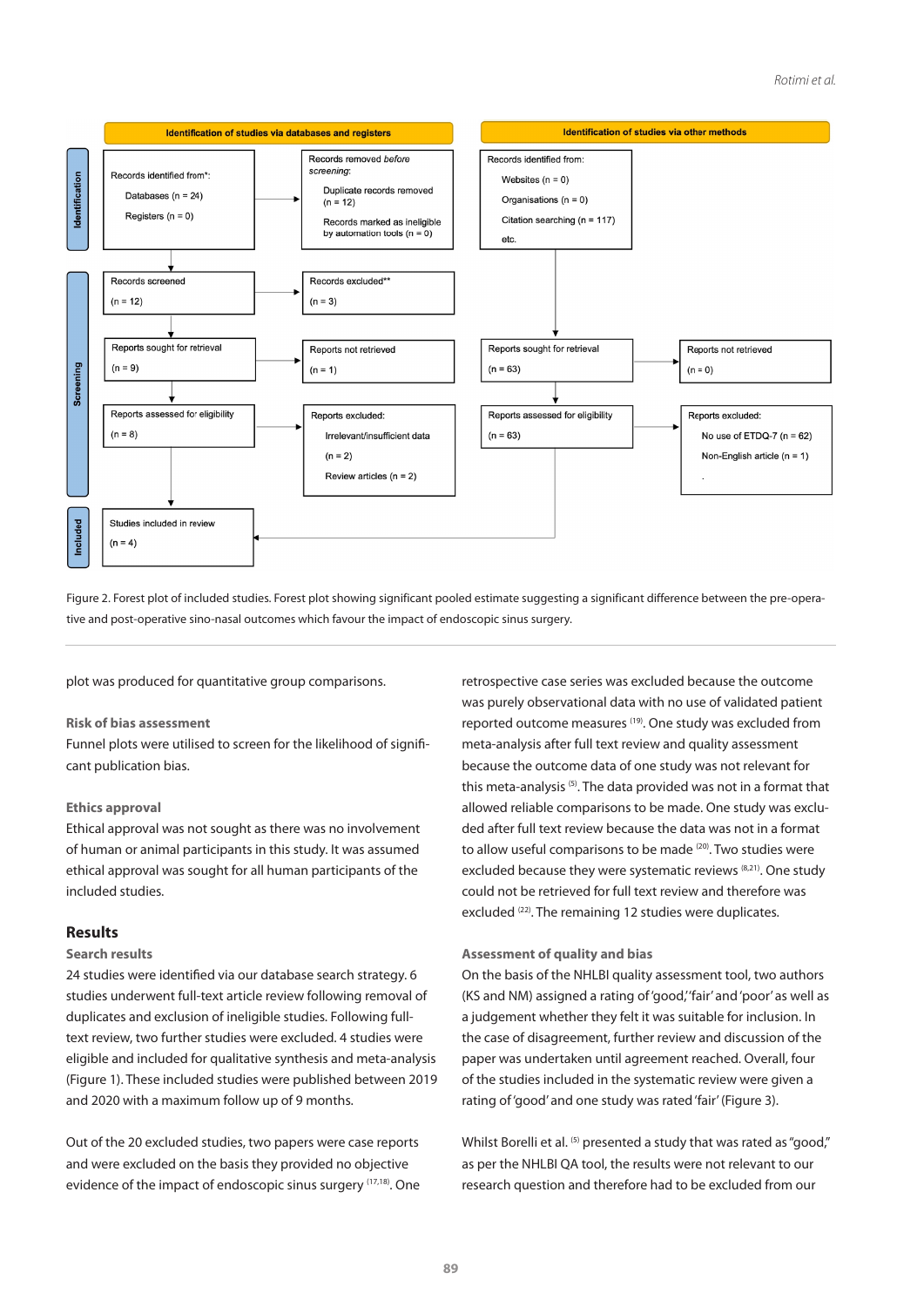Table 2. National Heart, Lung and Blood Institute Quality assessment tools (NHLBI QA tool).

| <b>Study</b>   | Type of study/<br>assessment tool | Q <sub>1</sub> | Q <sub>2</sub> | Q <sub>3</sub>              | Q4 | Q <sub>5</sub> | Q <sub>6</sub> | Q7  | Q8           | Q9              | Q10 | Q11 | Q12 | Quality<br>rating: |
|----------------|-----------------------------------|----------------|----------------|-----------------------------|----|----------------|----------------|-----|--------------|-----------------|-----|-----|-----|--------------------|
| <b>Borelli</b> | Before-after; no<br>control group | Υ              | Y              | V                           | Y  | Y              | Y              | Y   | N            | Un-<br>known    | Y   | Y   | Y   | Good               |
| <b>Bowles</b>  | Before-after; no<br>control group | Y              | Y              | Y                           | Υ  | Y              | Y              | Y   | $\mathsf{N}$ | $Un -$<br>known | Y   | Υ   | Y   | Good               |
| Higgins        | Case-control                      | Υ              | Y              | $\mathsf{N}$                | Υ  | Y              | Y              | N/A | Y            | N               | Y   | N   | Y   | Good               |
| Chang          | Case series                       | Y              | Y              | <b>Not</b><br>repor-<br>ted | Y  | Y              | Y              | Y   | Y            | Y               |     |     |     | Fair               |
| Wu             | Before-after; no<br>control group | Y              | Y              | Y                           | Y  | Y              | $\mathsf{N}$   | Y   | N            | Y               | Y   | N   | Y   | Good               |

# **Questions**

*Quality Assessment for Case Series*

- 1. Was the study question or objective clearly stated?
- 2. Was the study population clearly and fully described, including a case definition?
- 3. Were the cases consecutive?
- 4. Were the subjects comparable?
- 5. Was the intervention clearly described?
- 6. Were the outcome measures clearly defined, valid, reliable and implemented consistently across all study participants?
- 7. Was the length of follow-up adequate?
- 8. Were the statistical methods well-described?
- 9. Were the results well-described?

#### *Quality Assessment for Before-After (Pre-post) studies*

- 1. Was the study question or objective clearly stated?
- 2. Were eligibility/selection criteria for the study population prespecified and clearly described?
- 3. Were the participants in the study representative of those who would be eligible for the test/service/intervention in the general or clinical population of interest?
- 4. Were all eligible participants that met the prespecified entry criteria enrolled?
- 5. Was the sample size sufficiently large to provide confidence in the findings?
- 6. Was the test/service/intervention clearly described and delivered consistently across the study population?
- 7. Were the outcome measures prespecified, clearly defined, valid reliable, and assessed consistently across all study participants
- 8. Were the people assessing the outcomes blinded to the participants' exposures/interventions?
- 9. Was the loss to follow-up after baseline 20% or less? Were those lost to follow-up accounted for in the analysis?
- 10. Did the statistical methods examine changes in outcome measures from before to after the intervention? Were statistical tests done provided p values for the pre-to-post changes?
- 11. Were outcome measures of interest taken multiple times before the intervention and multiple times after the intervention (i.e., did they

use an interrupted time-series design)?

12. If the intervention was conducted at a group level (e.g., a whole hospital, a community, etc.) did the statistical analysis taken into account the use of individual-level data to determine effects at the group level?

*Quality Assessment for Case-control studies*

- 1. Was the research question or objective in this paper clearly stated and appropriate?
- 2. Was the study population clearly specified and defined?
- 3. Did the authors include a sample size justification?
- 4. Were controls selected or recruited from the same or similar population that gave rise to the cases (including the same timeframe)?
- 5. Were the definitions, inclusion and exclusion criteria, algorithms or processes used to identify or select cases and control valid, reliable and implemented consistently across all study participants?
- 6. Were the cases clearly defined and differentiated from controls?
- 7. If less than 100% of eligible cases and/or controls were selected for the study, were the cases and/or controls randomly selected from those eligible?
- 8. Was there use of concurrent controls?
- 9. Were the investigators able to confirm that the exposure/risk occurred prior to the development of the condition or event that defined a participant as a case?
- 10. Were the measures of exposure/risk clearly defined, valid, reliable and implemented consistently across all study participants?
- 11. Were the assessors of exposure/risk blinded to the case or control status of participants?
- 12. Were key potential confounding variables measured and adjusted statistically in the analyses? If matching was used, did the investigators account for matching during study analysis?

#### *Quality Assessment for Systematic reviews and Meta-analyses*

- 1. Is the review based on a focused question that is adequately formulated and described?
- 2. Were eligibility criteria for the included and excluded studies predefined and specified?
- 3. Did the literature search strategy use a comprehensive systematic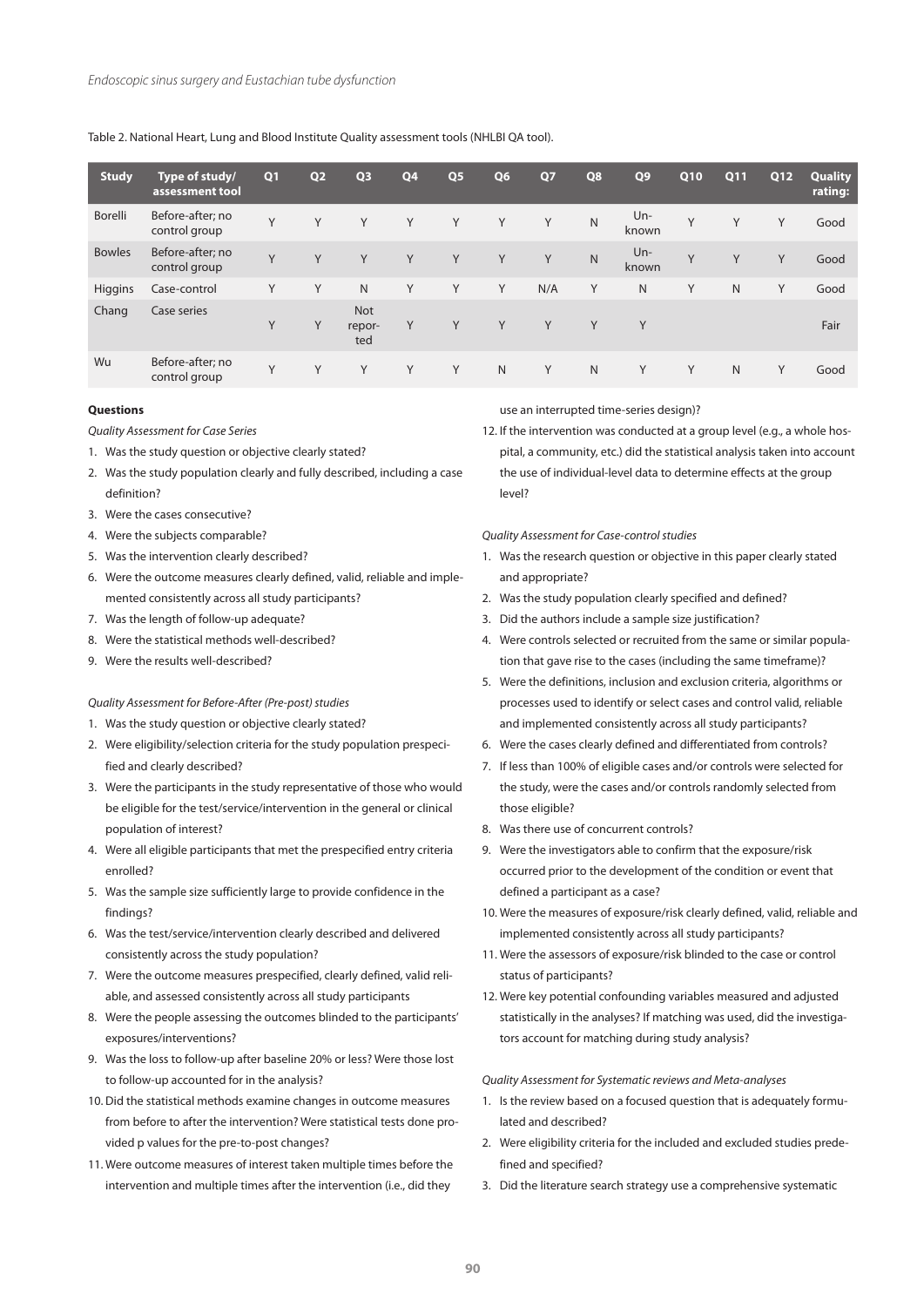approach?

- 4. Were titles, abstracts, and full-text dually and independently reviewed for inclusion and exclusion to minimise bias?
- 5. Was the quality of each included study rated independently by two or more reviewers using a standard method to appraise its internal

#### validity

- 6. Were the included studies listed along with important characteristics and results of each study?
- 7. Was publication bias assessed?
- 8. Was heterogeneity assessed?

# Table 3. Table of study details.

|                                          | <b>Bowles et al. (2019)</b>                                                                                                                                            | Wu et al. (2020)                                                                                                                                              | Higgins et al. (2020)                                                                                                                                                                                  | <b>Chang et al. (2020)</b>                                                                                                                                                              |
|------------------------------------------|------------------------------------------------------------------------------------------------------------------------------------------------------------------------|---------------------------------------------------------------------------------------------------------------------------------------------------------------|--------------------------------------------------------------------------------------------------------------------------------------------------------------------------------------------------------|-----------------------------------------------------------------------------------------------------------------------------------------------------------------------------------------|
| Country                                  | <b>UK</b>                                                                                                                                                              | US                                                                                                                                                            | US                                                                                                                                                                                                     | <b>US</b>                                                                                                                                                                               |
| Study type                               | Prospective observational<br>(Pre-Post study)                                                                                                                          | Prospective observational<br>(Pre-Post study)                                                                                                                 | Case-control series                                                                                                                                                                                    | Retrospective case series                                                                                                                                                               |
| Recruitment period                       | Aug 2016 - Nov 2017                                                                                                                                                    | Sept 2018 - March 2019                                                                                                                                        | Nov 2016 - Dec 2017                                                                                                                                                                                    | Dec 2016 - Dec 2018                                                                                                                                                                     |
| Baseline sample size                     | 57                                                                                                                                                                     | 82                                                                                                                                                            | 60                                                                                                                                                                                                     | 302                                                                                                                                                                                     |
| Target population                        | Adult participants<br>undergoing ESS for CRS<br>refractory to maximal<br>medical therapy according<br>to EPOS quidelines with<br>no pre-existing otological<br>disease | Adult participants with CRS<br>undergoing ESS following<br>failed medical therapy<br>according to Internal<br>Consensus Statement on<br>Allergy and Rhinology | Adult participants with<br>significant eustachian tube<br>symptoms, defined as<br>$ETDQ-7 > 2.1$ , despite up<br>to 8 weeks of maximum<br>medical therapy and no<br>pre-existing otological<br>disease | Adult participants un-<br>dergoing ESS for CRS or<br>RARS according to Internal<br><b>Consensus Statement on</b><br>Allergy and Rhinology with<br>no pre-existing otological<br>disease |
| Primary outcome measures                 | Correlation between SNOT-<br>22 and ETDQ-7 score pre-<br>and post-operatively                                                                                          | Differences in pre-and<br>post-operative ETDQ-7<br>score, SNOT-22 total score                                                                                 | Differences in pre-and<br>post-operative ETDQ-7<br>score, SNOT-22 total score                                                                                                                          | Differences in pre-and<br>post-operative ETDQ-7<br>score, SNOT-22 total score<br>and SNOT-22 ear 1score                                                                                 |
| Maximum post-interventi-<br>on follow-up | 9 months                                                                                                                                                               | 6 months                                                                                                                                                      | 2 months                                                                                                                                                                                               | 6 months                                                                                                                                                                                |

Table 4. Summary of participant characteristics from included studies.

|                  | <b>Bowles et al. (2019)</b>                                                       | Wu et al. (2020)       | Higgins et al. (2020)                                                 | Chang et al. (2020)                                                                                                      |
|------------------|-----------------------------------------------------------------------------------|------------------------|-----------------------------------------------------------------------|--------------------------------------------------------------------------------------------------------------------------|
| Median Age       | Undisclosed                                                                       | Undisclosed            | Undisclosed                                                           | 49.6                                                                                                                     |
| Sex              | M: F(20:37)                                                                       | Undisclosed            | M: F(24:36)                                                           | M: F(155:147)                                                                                                            |
| <b>Diagnoses</b> | Chronic rhinosinusitis with<br>polyps<br>Chronic rhinosinusitis<br>without polyps | Chronic rhinosinusitis | Chronic rhinosinusitis                                                | Chronic rhinosinusitis with<br>polyps<br>Chronic rhinosinusitis<br>without polyps<br>Recurrent acute rhinosi-<br>nusitis |
| Co-morbidities   | Asthma                                                                            | Undisclosed            | Cystic fibrosis<br>Sarcoidosis<br>Granulomatosis with<br>polyangiitis | Asthma<br>Allergic rhinitis<br>Gastroesophageal reflux<br>disease<br>Tobacco smoking                                     |
| Pre-op ETDQ-7    | $20.60 \pm 10.34$                                                                 | $15.80 \pm 8.80$       | $3.45 \pm 1.06$                                                       | $25.5 \pm 7.6$                                                                                                           |
| Post-op ETDQ-7   | $11.40 \pm 6.15$                                                                  | $12.70 \pm 6.80$       | $2.16 \pm 1.21$                                                       | $16.4 \pm 7.9$                                                                                                           |
|                  |                                                                                   |                        |                                                                       |                                                                                                                          |

review. Chang et al. <sup>(9)</sup> was rated "fair" and included in the metaanalysis. The limitations of this study being that it is retrospective and had complete data for approximately 40% of their patients. The remaining three studies were all rated good by the two authors and included in the meta-analysis (Table 2).

# **Study characteristics**

The total number of participants from the four included studies

was 501 (M : F, 0.9 : 1). Baseline sample size from each included study ranged from 57 to 302 participants. Three of the four included studies were performed in United States (US) with one study being conducted in the United Kingdom (UK). Characteristics of the studies are summarised in Table 3. Participant characteristics are summarised in Table 4.

50% of the included studies (n=2) included completed questionnaires from all participants pre-operatively and post-operatively,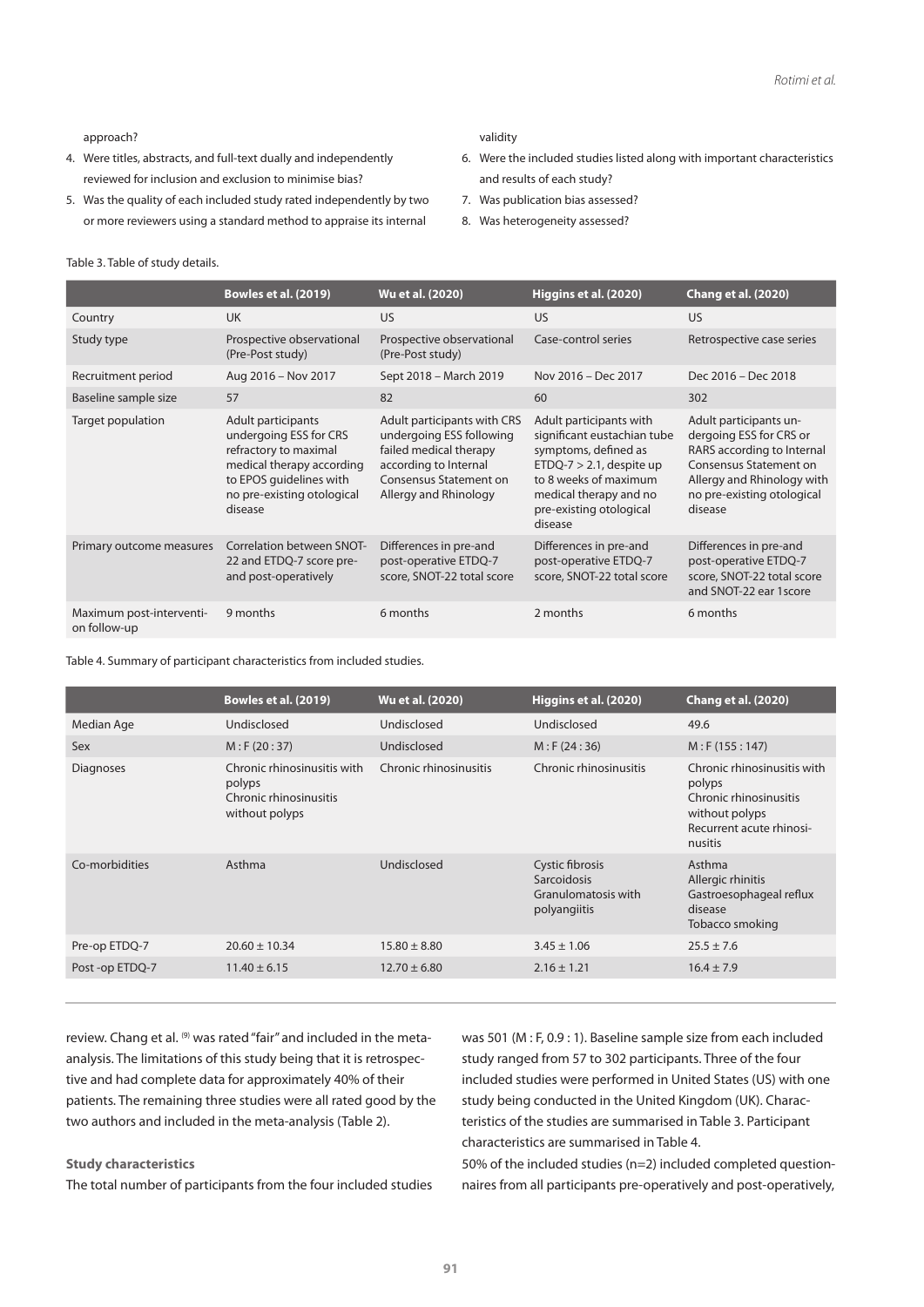

Figure 2. Forest plot of included studies. Forest plot showing significant pooled estimate suggesting a significant difference between the pre-operative and post-operative sino-nasal outcomes which favour the impact of endoscopic sinus surgery.

including at follow-up review at 2 months and 6 months (9,23). These studies excluded patients with incomplete questionnaires, and therefore these studies exclude those who did not attend follow-up reviews or respond to questionnaires. For the remaining two studies, follow-up figures ranged from 38% to 91%. Bowles et al. (7) had a follow-up rate of 91% at 3 months and 38% at 9 months; Wu et al. <sup>(6)</sup> had a follow up rate of 64.6% at 3 to 6 months.

The total number of patients with clinically significant preoperative ETD in CRS patients according to ETDQ-7 scores in the included studies (n=4) was 334. The prevalence of ETD in CRS patients in our systematic review was 55.1% (n=334/501). 96.4% (n=322/334) of patients with concurrent ETD and CRS had statistically significantly lower ETDQ-7 scores following ESS for CRS.

#### **Post-operative ETDQ-7 scores**

For the total comparisons ( $n=4$ ), there were significant reductions in ETDQ-7 scores post-operatively (Hedges' g -0.93, 95% CI=-1.32 to -0.54, p=0.00001,  $I^2$ =80%). Leave-one-out analysis did not identify any single study that resulted in a non-significant result if omitted from the random-effects model. Omitting Chang et al. (9) has a significant effect on the reduction of ETDQ-7 values, increasing Hedges' g-value from -0.93 to -0.83. As indicated by the I<sup>2</sup> values, there is evidence of significant heterogeneity in the outcomes between the included studies. Interestingly, omission of Wu et al. <sup>(6)</sup> results in 0% heterogeneity with a significant change in the pooled estimate from -0.93 (p=0.00001) to -1.14 (p=0.00001). The funnel plot suggests there is evidence of reporting bias.

#### **Discussion**

# **Synopsis of findings**

According to our systematic review and meta-analysis, of the existing evidence base, endoscopic sinus surgery is effective in improving the reported outcomes (significant reduction in ETDQ-7 scores) of CRS patients with ETD. We identified a pooled estimate of 0.93-point reduction (p=0.00001) in the ETDQ-7 scores of the study participants. These findings are in line with

the effect sizes reported in the literature  $(6-8,23)$ , suggesting a significant reduction in ETD symptoms in CRS patients undergoing endoscopic sinus surgery.

Our review has highlighted the prevalence of ETD in patients with CRS is higher than the figures quoted in prior studies. Our study found the prevalence to be 55.1% where in other studies this is found to be 47.6% and 48.5%, respectively  $(2,6)$ . This is likely to reflect the higher sensitivity of ETDQ-7 for identifying ETD when compared to SNOT-22 ear symptom subdomain scores suggesting that the prevalence of ETD in CRS may be underreported in studies that do not use ETDQ-7. There is a strong correlation between the ETDQ-7 and SNOT-22 ear subdomain questions during assessment of patients with ETD (9). ETDQ-7 has three questions, with no counterpart in the SNOT-22, that appear more specific for ETD (question 5, 6 and 7)  $(13)$ . This may explain the higher sensitivity that the authors postulate however to our knowledge, there are no studies that compare the sensitivity of SNOT-22 ear subdomain and ETDQ-7 in assessment of patients with ETD.

All four studies assess pre- and post-operative differences in patient reported outcome measures for eustachian tube dysfunction (ETDQ-7 and SNOT-22), however the aims of these studies differ. Two of the included studies were focused on elucidating factors associated with favourable ETDQ-7 response in patients undergoing ESS (9,23) whilst the other two studies are focused on the prevalence and or severity of ETD symptoms in patients with CRS undergoing ESS (6,7).

#### **Study heterogeneity**

There is high degree of heterogeneity in the outcomes of the included studies of our systematic review. This may be explained by several factors including heterogenous definitions for significant ETD and improvement in symptoms. Significant ETD was defined by Higgins et al. (23) as a mean item ETDQ-7 score > 2.1 whilst the other three studies used the total ETDQ-7 score. However, validation studies have identified a mean-item ETDQ-7 score  $> 2.1$  was equivalent to a total ETDQ-7 score  $> 14.5$  (13).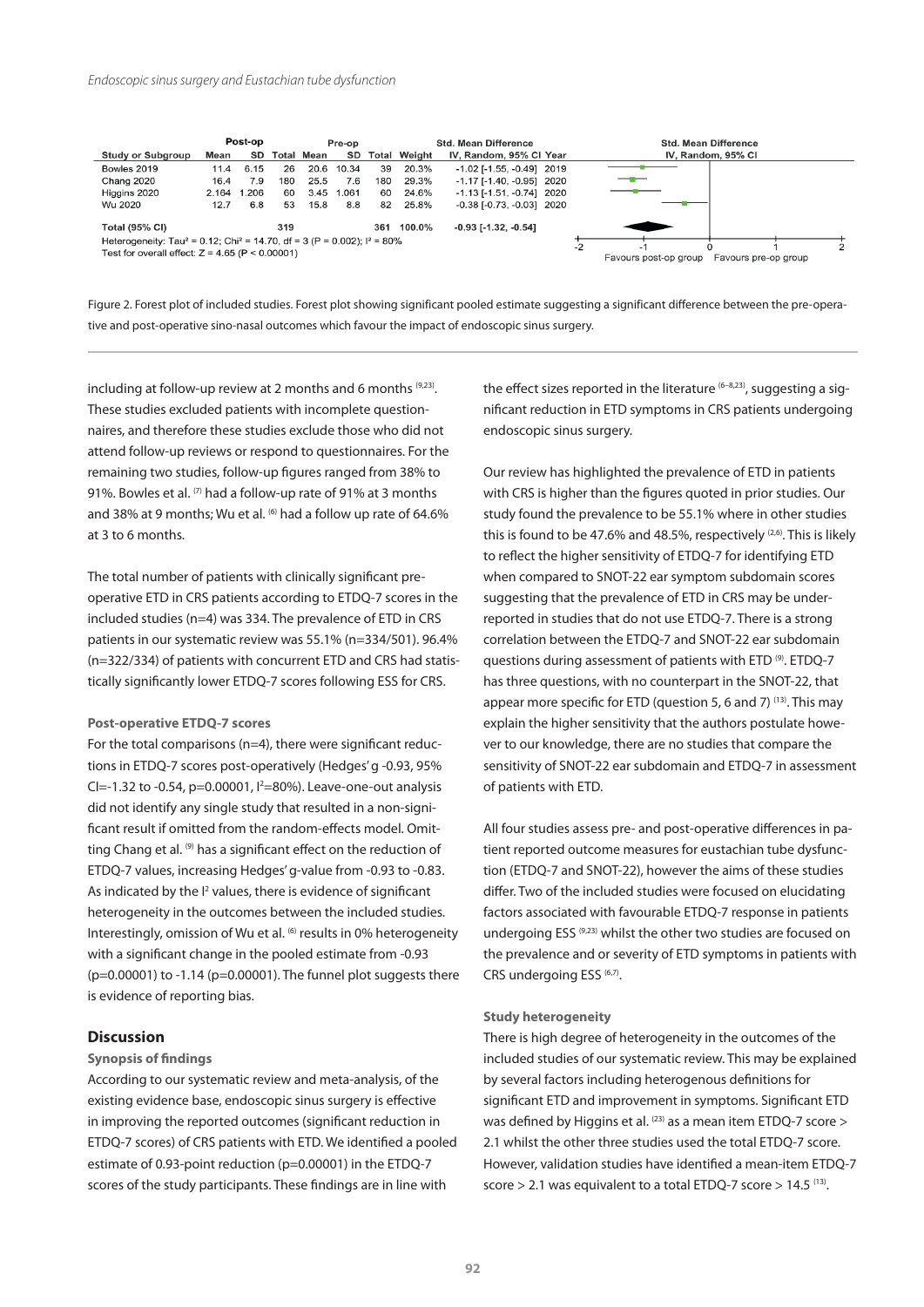

Figure 3. Funnel plot. Funnel plot showing study outcomes are not symmetrical around the st.andard mean difference suggesting reporting bias is present.

Even amongst the studies that utilised total ETDQ-7 scores, there were differences in the cut-offs to define clinically significant or severe ETD. Wu et al. <sup>(6)</sup> and Chang et al. <sup>(9)</sup> used a total ETDQ-7 score > 14.5 as clinically significant because this cut-off has been proven to have 100% sensitivity and specificity for ETD. Bowles et al.  $(7)$  used a total ETDQ-7 score  $> 13.5$  as their cut-off but no detailed explanation for this specific value was provided in their paper. With respect to clinically relevant improvement in ETD symptoms, two of the included studies aimed to measure this using the Minimal Clinically Important Difference (MCID) measure. In the studies specifically focused on the impact of ESS on ETDQ-7 scores, there are differences in definition for which figures constitute a significant MCID. In Higgins et al. study (23), a MCID  $> 0.5$  was significant whilst Change et al.  $(9)$  used a MCID  $>$  3.5 as significant. Bowles et al.  $(7)$  did not provide any description of significant improvement in symptoms/severity based on MCID.

Another factor to consider is the variation in study design and exclusion criteria in the analysed studies (n=4). With respect to study design, two studies stratified participants based on their subtype of CRS whilst the remaining two studies analysed their cohort as a single group. Bowles et al. (7) analysed patients based on the presence of CRS with polyps (CRSwNP) or without polyps (CRSsNP). Chang et al. (9) analysed their data using the same subtypes in addition to recurrent acute rhinosinusitis (RARS). Bowles et al. <sup>(7)</sup>, found a difference in the mean pre-op ETDQ-7 scores between CRSwNP and CRSsNP patients respectively. However, these were not statistically significant (24.34  $\pm$  9.2 vs 18.11  $\pm$ 10.3, p=0.6101). Chang et al. (9) showed similar findings that support no difference between CRSwNP, CRSsNP and RARS. With respect to exclusion criteria, three studies discussed variables such as incomplete questionnaires, history of ear surgery, pres-

ence of middle ear pathology or presence of sinonasal disease apart from sinusitis (6,9,23). However, Wu et al. (6) did not provide detailed information on their exclusion criteria <sup>(6)</sup>. Interestingly, only one study studies explicitly detailed temporomandibular joint dysfunction (TMJD) as a confounding factor in their methodology (23). Patients with TMJD can have comparable ETDQ-7 scores even in the absence of eustachian tube dysfunction <sup>(24)</sup>.

The pre-operative burden of disease is another important consideration that may account for heterogeneity. Omission of Wu et al. <sup>(6)</sup> data during sensitivity analysis results in 0% heterogeneity and maintenance of the statistically significant pooled estimate. Comparison of the studies show Bowles et al.  $(7)$  and Chang et al. (9) had much higher mean pre-operative total ETDQ-7 scores compared to the other studies, suggesting their patient cohort may have had a greater burden of disease. The cohort in Wu et al. <sup>(6)</sup> study had mean pre-op ETDQ-7 score is just above the threshold of clinically significant disease. The authors hypothesise as the burden of ETD symptoms according to ETDQ-7 increase, the greater the post-operative benefit reported by patients. Studies assessing the impact of balloon tuboplasty on ETD symptoms in patients with CRS have reported similar findings about high pre-operative disease which corroborate this hypothesis<sup>(25,26)</sup>.

The lack of long-term follow-up, and the relatively high proportion of patients lost to follow-up in the included studies imply the risk of reporting bias.

#### **Implications and challenges**

ETD and CRS are common therefore expanding our understanding of these conditions and the relationship between them may help improve quality of life outcomes for this patient group. ETD has been divided into three subtypes (27). These recommendations were made because of the differences in patient characteristics and presenting complaints suggesting different underlying aetiologies at play in ETD (27,28). CRS has been associated with dilatory ETD, which is thought to be due to the relation between dynamic dysfunction (muscular failure) or functional obstruction of the eustachian tube orifice or lumen and postnasal space inflammation (27). The improvements in ETDQ-7 scores from our meta-analysis further support the association between CRS and dilatory ETD.

#### **Strengths and limitations**

Our search strategy and methodology were developed in line with the PRISMA guidelines for systematic reviews (10). However, there is a lack of high-quality studies, with the evidence base to date comprised largely of uncontrolled case series, within incomplete and/or short-term follow-up. Heterogeneity of the existing studies limits outcome comparison.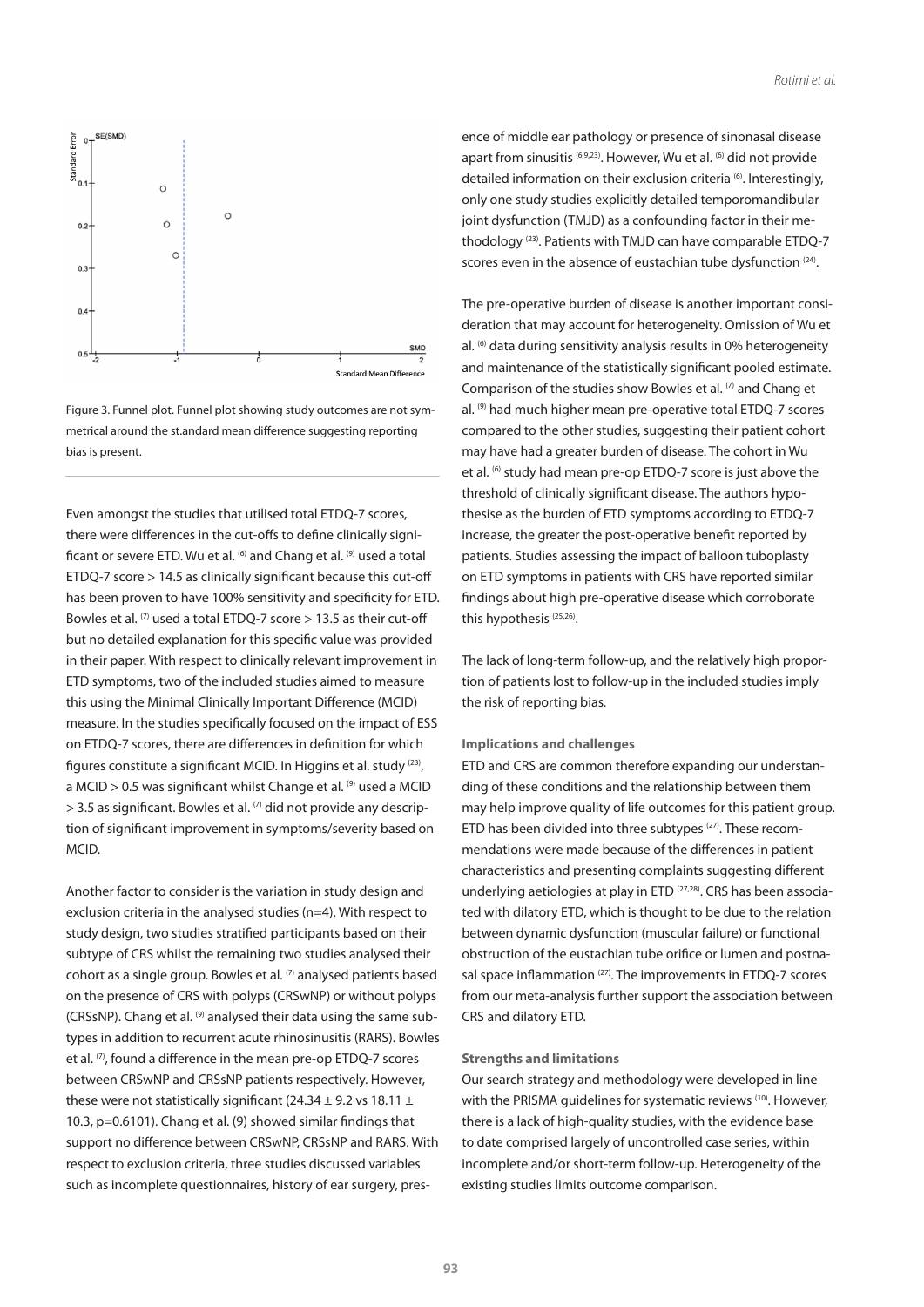# **Conclusion**

There is a high degree of heterogeneity in outcomes of studies evaluating the impact of endoscopic sinus surgery on eustachian tube dysfunction symptoms due to variation in study design and varied exclusion criteria amongst the studies. However, the evidence suggests that endoscopic sinus surgery has a significant impact reducing the severity of concurrent eustachian tube dysfunction in patients suffering with chronic rhinosinusitis. Further research is required in the form of well-designed randomised controlled studies, with long-term follow-up.

# **Acknowledgments**

None.

# **Funding**

None.

# **Authorship contribution**

OR conceptualised the study and developed the protocol. OR

# **References**

- 1. Rennie C, Gutierrez M, Darby T, Lund V. Investigation of the incidence of Eustachian tube dysfunction in patients with sinonasal disease. Rhinology Online, 2018; 1: 85 - 89.
- 2. Tangbumrungtham N, Patel VS, Thamboo A. et al. The prevalence of Eustachian tube dysfunction symptoms in patients with chronic rhinosinusitis. Int Forum Allergy Rhinol. 8, 620–623 (2018).
- 3. Fokkens WJ, Lund VJ, Hopkins C, et al. European Position Paper on Rhinosinusitis and Nasal Polyps 2020. Rhinology 2020 Feb 20;58(Suppl S29):1-464.4.
- 4. Browning GG, Gatehouse S. The prevalence of middle ear disease in the adult British population. Clin Otolaryngol Allied Sci. 1992; 17, 317–321.
- 5. Borrelli M, Hopp ML, Desales A, et al. Gender-related differences in outcomes after endoscopic sinus surgery. Int. Forum Allergy Rhinol. 2021 May;11(5):949-952.
- 6. Wu AW, Walgama ES, Higgins TS, et al. Eustachian tube quality of life and severity of disease in patients with chronic rhinosinusitis. Am J Rhinol Allergy, 2020; 34, 532–536.
- 7. Bowles PFD, Agrawal S, Salam MA. Eustachian tube dysfunction in chronic rhinosinusitis: Pre-and post-operative results following endoscopic sinus surgery, a prospective study. Rhinology 2019; 57, 73–77.
- 8. Manjakas A, Desrosiers M, Asmar MH, et al. Eustachian tube symptoms are frequent in chronic rhinosinusitis and respond well to endoscopic sinus surgery. Rhinology 2018; 56, 118–121.
- 9. Chang MT, Hosseini DK, Song SH, et al. The effect of endoscopic sinus surgery on Eustachian tube dysfunction symptoms.

Otolaryngol Head Neck Surg. 2020; 163, 603–610.

- 10. Page MJ, McKenzie JE, Bossuyt PM, et al. The PRISMA 2020 statement: an updated guideline for reporting systematic reviews. J Clin Epidemiol. 2021 Jun;134:178-189.
- 11. NICE. New Search Strategy Healthcare Databases Advanced Search. https://hdas. nice.org.uk/.
- 12. NICE. 1 Recommendations, Balloon dilation for chronic eustachian tube dysfunction, Guidance, NICE. https://www.nice.org.uk/ guidance/ipg665/chapter/1-Recommendations (2019).
- 13. McCoul ED, Anand VK, Christos PJ. Validating the clinical assessment of eustachian tube dysfunction: the eustachian tube dysfunction questionnaire (ETDQ-7). Laryngoscope; 2012, 122, 1137.
- 14. National Heart, L. and B. I. Study Quality Assessment Tools, NHLBI, NIH. https://www. nhlbi.nih.gov/health-topics/study-qualityassessment-tools.
- 15. National Heart, L. and B. I. Background: Development and Use of Study Quality Assessment Tools, NHLBI, NIH. https://www. nhlbi.nih.gov/node/80102.
- 16. The Cochrane Collaboration. Review Manager (RevMan) [Computer program]. (2020).
- 17. Amin N, Roplekar R, Lew-Gor S. Unilateral nasal mass i na 53-year old: a red flag sign? Semon Club Abstract https://www.cambridge.org/core/services/aop-cambridgecore/content/view/849693AFF11F3ECDF41 48194CF30C15B/S002221511400005Xa.pdf/ div-class-title-proceedings-of-the-144thsemon-club-1-november-2012-ent-department-guy-s-and-st-thomas-nhs-foundation-trust-london-uk-div.pdf (2012).

and PB reviewed the abstracts, papers and extracted the data. All authors (OR, KS, NM, PB) contributed to the analysis and interpretation of the results and drafting of the manuscript. All authors approved the manuscript for publication. PB is the Guarantor. The corresponding author attests that all listed authors meet authorship criteria and that no others meeting the criteria have been omitted.

# **Ethics approval and consent to participate**  Not applicable

# **Consent for publication**

Not applicable

# **Availability of data and material**

Not applicable

# **Conflict of interest**

None to declare.

- 18. Yu V, Yu, J. Improvement in eustachian tube function after endoscopic sinus surgery for polypoid chronic rhinosinusitis. Otolaryngol Head Neck Surg. 2013; 149(2 Suppl):260- 261.
- 19. Stoikes NF, Dutton JM. The effect of endoscopic sinus surgery on symptoms of eustachian tube dysfunction. Am J Rhinol. 2005 Mar-Apr;19(2):199-202
- 20. Choi KY, Jang S, Seo G, Park SK. Effect of Endoscopic sinus surgery on eustachian tube function in adult sinusitis patients: a prospective case-control study. J Clin Med 2021; 10, 4689.
- 21. Chen T, Shih MC, Edwards TS, et al. Eustachian tube dysfunction (ETD) in chronic rhinosinusitis with comparison to primary ETD: a systematic review and metaanalysis. Int Forum Allergy Rhinol. 2021 doi:10.1002/ALR.22942.
- 22. Chen X, Dang H, Chen Q, et al. Endoscopic sinus surgery improves Eustachian tube function in patients with chronic rhinosinusitis: a multicenter prospective study. Rhinology. 2021; 59, 560–566.
- 23. 23. Higgins, T. S., Cappello, Z. J., Wu, A. W., Ting, J. Y. & Sindwani, R. Predictors of eustachian tube dysfunction improvement and normalization after endoscopic sinus surgery. Laryngoscope 130, E721–E726 (2020).
- 24. Smith ME, Cochrane IL, Donnelly N, Axon PR, Tysome JR. The performance of patientreported outcome measures as diagnostic tools for eustachian tube dysfunction. Otol Neurotol. 2018; 39, 1129–1138.
- 25. Meyer TA, O'Malley EM, Schlosser RJ, et al. A randomized controlled trial of balloon dilation as a treatment for persistent eustachian tube dysfunction with 1-year followup. Otol Neurotol. 2018; 39, 894-902.